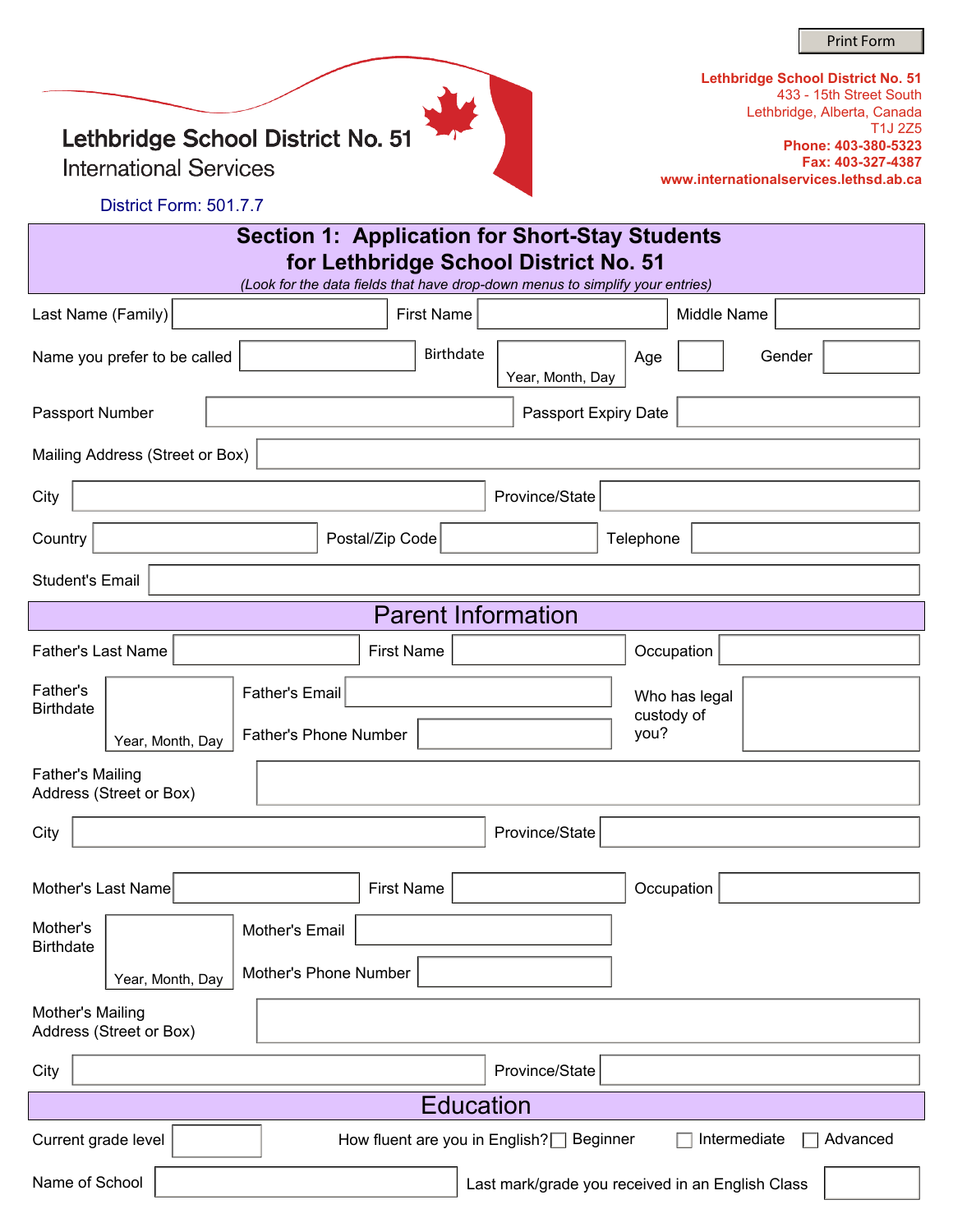## **Section 2: Medical Insurance**

*International students must purchase medical insurance through our school district. Our group insurance covers sickness and accidents including: prescriptions, emergency dental, emergency medical evacuation, emergency family transportation, trips outside of Canada, doctor's visits, ambulance, repatriation.* 

*Insurance rates and detailed information regarding the coverage provided are available on our International Services website.*

| <b>Arrival Date?</b>                                                                                                                                                                         |                                                                     | Departure Date?    |                     |  |  |                   | Name of Family Doctor |                    |
|----------------------------------------------------------------------------------------------------------------------------------------------------------------------------------------------|---------------------------------------------------------------------|--------------------|---------------------|--|--|-------------------|-----------------------|--------------------|
| Name of Clinic in Home Country<br>Phone                                                                                                                                                      |                                                                     |                    |                     |  |  |                   |                       |                    |
| List any physical handicaps or<br>medical conditions                                                                                                                                         |                                                                     |                    |                     |  |  |                   |                       |                    |
| Yes, I have an allergy to pets                                                                                                                                                               |                                                                     | What type of pets? |                     |  |  |                   |                       |                    |
| Yes, I have an allergy to foods                                                                                                                                                              |                                                                     | What type of food? |                     |  |  |                   |                       |                    |
|                                                                                                                                                                                              | Yes, I have an allergy to medications  What type of medications?    |                    |                     |  |  |                   |                       |                    |
| If you will be staying with friends or family, please check here, and do not complete the Homestay Application Information (Section 3)<br><b>Section 3: Homestay Application Information</b> |                                                                     |                    |                     |  |  |                   |                       |                    |
|                                                                                                                                                                                              | Tell us about yourself by marking the words that best describe you: |                    |                     |  |  |                   |                       |                    |
| curious                                                                                                                                                                                      | neat                                                                | serious            | out going           |  |  | adventurous       | messy                 | friendly           |
| talkative                                                                                                                                                                                    | sophisticated                                                       | fun                | open-minded         |  |  | nature loving     | thoughtful            | competitive        |
| cautious                                                                                                                                                                                     | active                                                              | independent        | intellectual        |  |  | humorous          | organized             | quiet              |
| family<br>oriented                                                                                                                                                                           | energetic                                                           | shy                | enjoy reading       |  |  | enjoy<br>children | enjoy pets            | enjoy<br>computers |
| enjoy<br>dancing                                                                                                                                                                             | enjoy<br>traveling                                                  | enjoy<br>swimming  | enjoy<br>shopping   |  |  | enjoy school      | enjoy sports          | enjoy movies       |
| I have been to Canada before<br>will be bringing my own laptop<br>I have lived away from home before                                                                                         |                                                                     |                    |                     |  |  |                   |                       |                    |
|                                                                                                                                                                                              | Regular religious attendance is important to me                     |                    | Which denomination? |  |  |                   |                       |                    |
| List your favorite hobbies:                                                                                                                                                                  |                                                                     |                    |                     |  |  |                   |                       |                    |
| List your favorite foods:                                                                                                                                                                    |                                                                     |                    |                     |  |  |                   |                       |                    |
| List your favorite movies:                                                                                                                                                                   |                                                                     |                    |                     |  |  |                   |                       |                    |
| Tell us about your family by marking the words that best describe them:                                                                                                                      |                                                                     |                    |                     |  |  |                   |                       |                    |
| strict                                                                                                                                                                                       | artistic                                                            | modern             | independent         |  |  | adventurous       | international         | friendly           |
| affectionate                                                                                                                                                                                 | casual                                                              | traditional        | religious           |  |  | nature loving     | academic              | competitive        |
| active                                                                                                                                                                                       | home-<br>oriented                                                   | social             | relaxed             |  |  | humorous          | Other                 |                    |